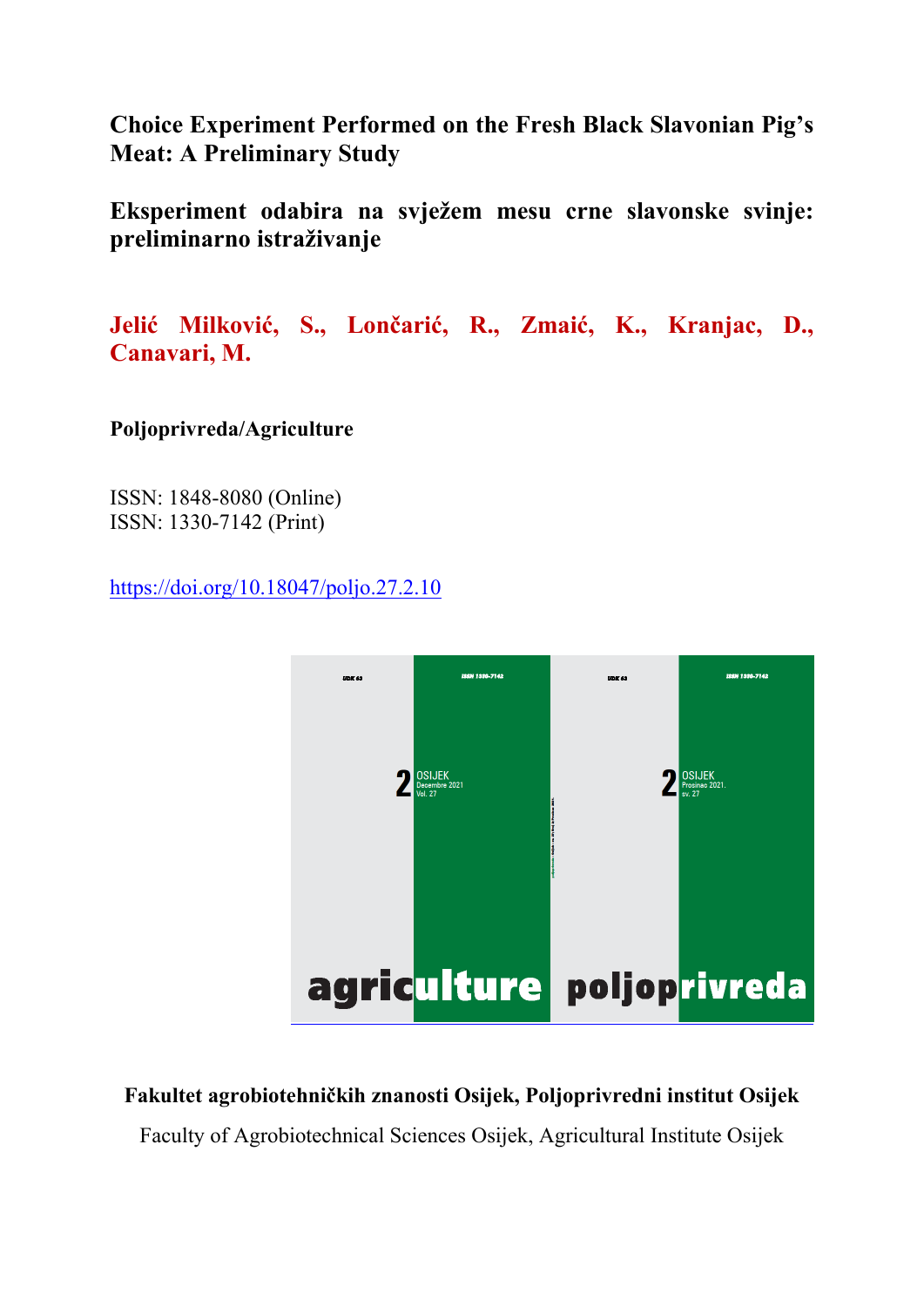# **CHOICE EXPERIMENT PERFORMED ON THE FRESH BLACK SLAVONIAN PIG'S MEAT: A PRELIMINARY STUDY**

*Jelić Milković, S. (1), Lončarić, R. (1), Zmaić, K. (1), Kranjac, D. (1), Canavari, M. (2)*

Original scientific paper *Izvorni znanstveni rad*

## **SUMMARY**

*Until now, no research has been carried out in Croatia into consumer preferences for a particular agricultural and food product by a choice experiment. Therefore, little data are available about Croatian consumers' preferences for social concerns (sustainability, biodiversity, rural development and animal welfare) with regard to the consumer choice and behavior favoring local pig breeds, in this case the Black Slavonian Pig breed. A survey was the method used to collect the data, and a survey questionnaire was used as an instrument. The survey was performed on a sample of n = 100 Croatian consumers surveyed online using a hypothetical choice experiment. The data were analyzed using the three logit models: a multinomial logit model (MNL), random parameter logit (RPL), and an error component random parameter logit model (RPL-EC) in order to examine the consumers' heterogeneous preferences for fresh ham meat of the Black Slavonian Pig. The results suggest that the Croatian consumers appreciated a darker red fresh pork meat than the one obtained from the Black Slavonian Pig reared outdoors and semi-outdoor. They also prefer a fresh meat bearing a geographical information label, such as the continental Croatia and continental Croatia + PDO, to a fresh meat without a label.*

*Keywords: fresh meat, Black Slavonian Pig, choice experiment, multinomial logit, random parameter logit, error component random parameter logit*

# **INTRODUCTION**

Pig breeding in Croatia is a significant branch of livestock production and has a long tradition when it comes to the supply of a high-quality meat (Kralik et al., 2017; Kralik et al., 2012). Unfortunately, pork production in the Republic of Croatia does not satisfy the needs of domestic consumption, and about 50% of pork demand is satisfied by import (Kranjac et al., 2019; Grgić et al., 2015). Pork is an important source of nutrients in the population diet, and modern pork production is mainly based on the highly selected meat genotypes, obtained from the pigs bred in an intensive production system for the sake of a fresh meat market supply (Muñoz et al., 2018; Kralik et al., 2013). According to the same pork production scenario, a continuous development results in the genetically improved and more productive pig breeds and reduces the number of pigs in many local breeds that have achieved a lesser success in an intensive breeding and are currently threatened with

extinction (Kušec et al., 2015). The preservation of biodiversity is one of the significant challenges to the modern society, and the described conventional production has encountered problems of lower product quality, lower animal resistance, animal waste management and animal welfare (Kušec et al., 2015). In line with this, the initiatives have been launched to preserve the local pig breeds and explore the ways to make them as competitive as possible in the current market conditions. The breeding of Black Slavonian Pigs is more economical and profitable because these pig breeds are adaptable to the extensive keeping conditions (Kralik et al., 2013) when compared to the modern ones and have several advantages, such as longevity and resistance.

*<sup>(1)</sup> Sanja Jelić Milković, Mag. Eng. Agr. (sanja.jelic@fazos.hr), Prof. Dr. Ružica Lončarić, Prof. Dr. Krunoslav Zmaić, David Kranjac, Ph. D. - Josip Juraj Strossmayer University of Osijek, Faculty of Agrobiotechnical Sciences Osijek, Vladimira Preloga 1, Osijek, Republic of Croatia; (2) Assoc. Prof. Maurizio Canavari, Alma Mater Studiorum University of Bologna, Viale Fanin 50, Bologna, Italy*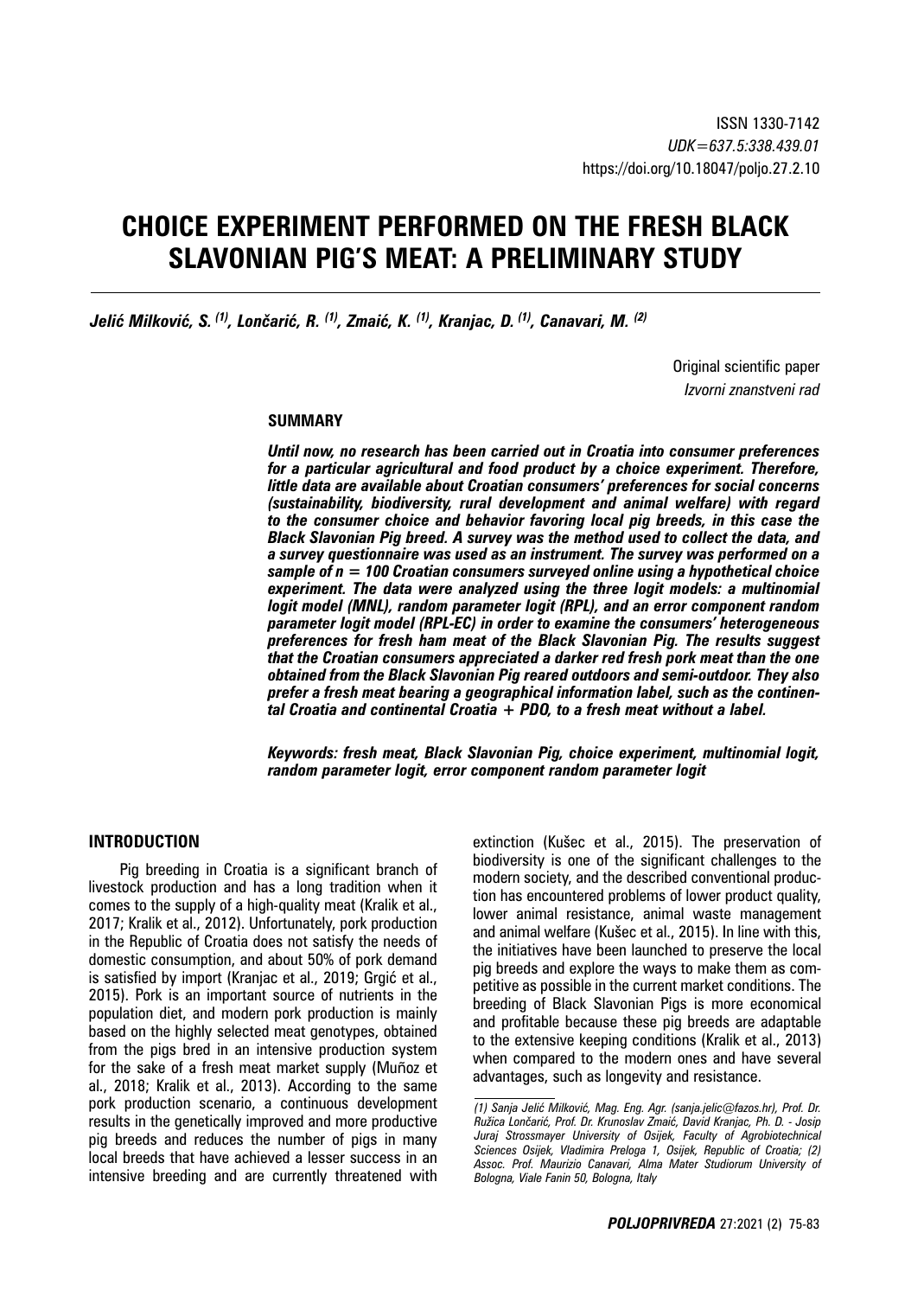Also, the low cost of accommodation facilities, modest food demand, and an excellent muscle and fat tissue quality of characterize this as a raw material to produce a high-quality meat and traditional products (Muñoz et al., 2018, Kralik et al., 2017; Kralik et al., 2013; Budimir et al., 2014). This way of keeping is in line with the animal welfare criteria because it positively impacts the pig's health, reduces the cost of breeding, and is an environmentally friendly production (Margeta et al., 2018). The benefits of indigenous pig breeds products are those that they have a high gastronomic and economic value that the consumers esteem (a unique quality, ecological gains, cultural and ethnic benefits). They are internationally recognized and protected by authenticity labels (Santos Silva and Tirapicos Nunes, 2013). The consumers' preferences and their choice when purchasing the food products are influenced by many factors, such as animal welfare, ecological factors, and health concerns. Nowadays, the consumers do not buy foodstuffs only because of their primary function but also because of the external signs, such as naturalness, authenticity, origin, and tradition (Cerjak et al., 2017; Fenger et al., 2015; Valkaj et al., 2013). Furthermore, the consumers take into account the intrinsic characteristics of food products (i.e., the visible product properties) and the extrinsic ones (i.e., brand, label, price, origin, production and nutrition information), as well as animal welfare and other credence attributes, such as the production methods that are focused on sustainable practices involving different consumer concerns, like those related to the environment, human health, and ethical food product characteristics (Grunert et al., 2018; Silva et al., 2018; Font-i-Furnols and Guerrero, 2014). Food supply has largely exceeded food demand, which turned the markets into demandoriented economies, and the goal of exchange and marketing is to better meet the consumers' needs, demands, and preferences (Vanhonacker et al., 2007). The Croatian consumers are not yet fully familiar with the impact of animal welfare on the meat quality, but they are interested in raising awareness and require transparency in food production. Generally, they want to know about the origin and traceability of the meat they buy in order to achieve a maximum utility (Mikuš et al., 2017). One of the greatest challenges in marketing is understanding the consumer preference diversity, and preference heterogeneity provides for an opportunity for different offers, market segments, and niches (Allenby and Rossi, 1999). This goal can be achieved by using a choice experiment, which nowadays is an important behavior analysis method in social sciences, with an application in market research, economics, agroeconomics, health economics, etc. (Aizaki, 2012). The choice experiment is the most commonly used method of perceptions because it enables a simultaneous multiple attribute estimation and responds to the numerous scientific and research questions. It provides an insight into consumer preferences, quantifying the compromises that the individuals are willing to make between the different bids, monetary and nonmonetary estimates, demand forecasts, etc. (Lancsar et al., 2017; De-Magistris and Gracia, 2016; Fiebig et al., 2010).

This paper aims to study the consumers' preferences for the Black Slavonian Pig's fresh meat and compare the results of three used models (multinomial logit, MNL; random parameter logic, RPL; and an error component RPL, RPL-EC) in an exploratory study in order to examine the consumers' heterogeneous preferences.

#### **MATERIAL AND METHODS**

The study was conducted in April 2021 using a questionnaire to collect the preliminary data about consumer opinions and preferences for the product of interest, being the Black Slavonian Pig's fresh meat. The Black Slavonian Pig's fresh meat was selected for this research because it is in the process of the "Black Slavonian Pig meat" product name protection, to bear the mark of origin at a national level, and rearing the Black Slavonian Pig is in accordance with the animal welfare criteria, while an environmental protection issue is in line with the good livestock practices, representing a part of Croatia's historical and traditional identity (*Black Slavonian Pig Meat—Origin Specification*, 2019; Margeta et al., 2013). The pilot survey was conducted online by the online survey company Qualtrics Inc. The sampling was conducted randomly with a due concern for demographic variation (gender, age, place of residence, and the economic family status). We have obtained 145 questionnaires, but 100 Croatian consumers from the Adriatic and continental Croatia filled out the questionnaire correctly. This was a sufficient number of respondents for the pilot study to obtain the valid estimates for the stated preferences (Mariel et al., 2021). In the post-hock analysis according to Vecchio et al. (2020), the individuals who had a survey completion and response time lower than five minutes were removed from the sample due to their inattention during the online survey, signifying that the respondents have finished the survey too fast or have answered the questions randomly. Prior to the study's commencement, the respondents were asked to participate therein voluntarily and were screened by three questions, certifying that they were 18 years old, consumed pork, and were (at least partially) responsible for the purchase of foodstuffs in their households. The questionnaire consisted of choice experiment questions (which are the interest of this paper), the questions concerning the meat consumption, and of those pertaining to the factors and statements with regard to the purchase of fresh meat, measured on the 5-point Likert scale. The attributes and levels used in this study were selected subsequent to the revision of a previous consumer research results concerning the consumer preferences for an autochthonous pig breed and subsequent to the revision of a previous qualitative research. The chosen attributes and levels for this study are figured in Table 1. The experimental design was structured using the *Ngene* v1.2.1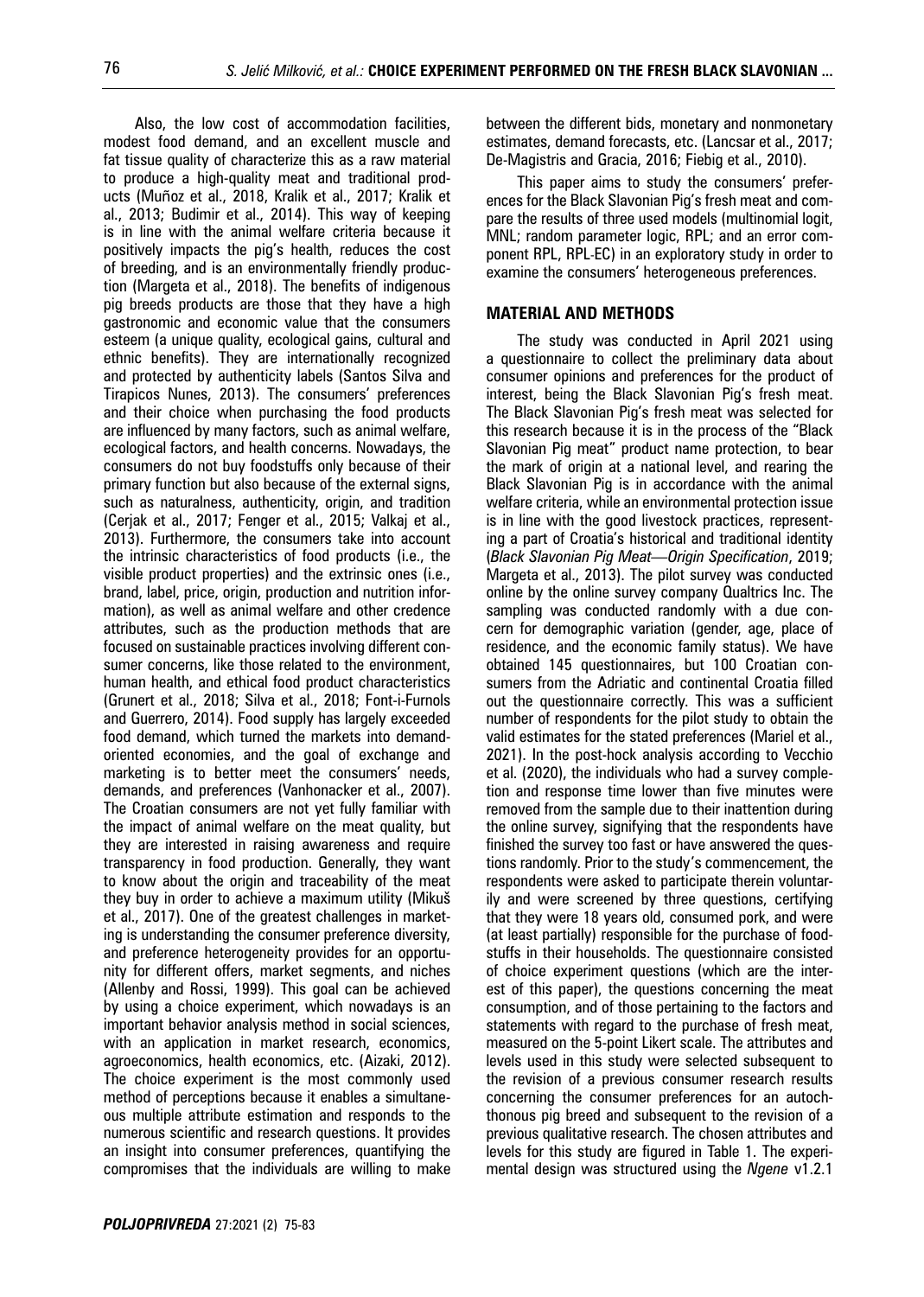(ChoiceMetrics, 2018) software package to design an efficient or D-optimal design, which minimizes the asymptotic variance-covariance matrix (Bliemer et al., 2005). The design with 24 choice scenarios in total and the lowest D-error of 0.043416 was selected. However, to reduce the participants' fatigue, the choice design was divided into two blocks of 12 choices. In the choice experiment, the respondents were asked to select the most preferred option among the three differently

labeled alternatives, representing the pork products obtained from the fresh ham of the Black Slavonian Pig and of the hybrid pig breeds, which represented a *status quo* option. Each respondent has evaluated 12 choice tasks, and the *Qualtrics* software has ensured that two blocks of 12 choice questions were presented to the same number of respondents, having thus prevented a systematic order effect.

#### **Table 1. Attributes and levels of the fresh boneless pork ham used in the choice experiment**

| Product attribute / Atributi proizvoda                            | Product level / Leveli proizvoda                         |  |  |
|-------------------------------------------------------------------|----------------------------------------------------------|--|--|
| Price / Cijena                                                    | 70.00 HRK/kg                                             |  |  |
|                                                                   | 120.00 HRK/kg                                            |  |  |
|                                                                   | 170.00 HRK/ka                                            |  |  |
| Color / Boja                                                      | Dark red / Tamnocrvena                                   |  |  |
|                                                                   | Light red / Svijetlocrvena                               |  |  |
| Geographical information / Zemljopisna oznaka                     | Continental Croatia / Kontinentalna Hrvatska             |  |  |
|                                                                   | Continental Croatia + PDO / Kontinentalna Hrvatska + ZOI |  |  |
|                                                                   | Other regions / Ostale regije                            |  |  |
| Note: Croatian kuna (HRK) in April 2021, HRK $1 = \epsilon$ 7.572 |                                                          |  |  |
| Opaska: hrvatska kuna (kn) u travnju 2021., 1 kn = 7,572 €        |                                                          |  |  |

*Tablica 1. Atributi i leveli svježega mesa svinjskoga buta bez kostiju korišteni u eksperimentu odabira*

Choice experiments are used to simulate a real-life purchasing situation, in which the consumers choose between the products with similar attributes and allow the researchers to estimate the trade-offs among the different alternatives (Khachatryan et al., 2021; Lusk et al., 2003). To minimize this research's potential hypothetical bias, a cheap talk was organized prior to the choice experiment, following the guidelines specified by Cummings and Taylor (1999) and Tonsor and Shupp (2011). The inclusion of cheap talk prior to the experiment has influenced the WTP estimate level and has produced the more reliable estimates (Tonsor and Shupp, 2011). The choice data were analyzed by a multinomial logit model (MNL), random parameter logit (RPL), and an error component random parameter logit model (RPL-EC) using the following packages: mlogit (Croissant, 2020), gmnl (Sarrias and Daziano, 2017), and the lmtest (Zeileis and Hothorn, 2002) in R (version 4.0.2).

# **RESULTS AND DISCUSSION**

This study was developed using a discrete choice experiment (DCE) with the alternative specific constants (labeled), based on a stated choice (SC). This approach is attribute-based and is useful to explore a consumer preference for the fresh meat of the Black Slavonian Pig breed. The root of the choice experiment (CE) lies in Lancaster's (1966) research of consumer theory, purporting that the consumer preferences or consumer utility are not driven by a direct consumption of a merchandise but rather by its attributes (Giampietri et al., 2016). The consumer selects an alternative that assures him or her a maximum utility (Fiebig et al., 2010; Train, 2009). According to Khachatryan et al. (2021), the choice experiment models are based on a random utility theory, where utility is represented by  $U_{\text{iis}}$  and is estimated as follows:

$$
U_{ijs} = \beta' x_{ijs} + \varepsilon_{ijt}.
$$

Thereby, an individual derives utility from the option *j* in the scenario *s*, and  $x_{ijs}$  is a vector of the observable attribute variables. In our study, it represents a variable of color, geographical information, and price, while the ε*ijt* represents an unobservable or random (error) term. Thus, in our study concerning the selected attributes and levels for the RPL-EC model, the utility function presented above is specified as follows:

$$
U_{ijs} = ASC + \beta_1 PRICE_{ijs} + \beta_2 COL_{ijs} +
$$

$$
\beta_3 GEO_{ijs} + \mu_i Z_{ijs} + \varepsilon_{ijs}.
$$

 Hereby, the ASC is an alternative specific constant, called the *status quo* variable in the literature, PRICE<sub>iit</sub> represents the price of 1 kg of fresh boneless pork ham (*gluteus medius*) of the Black Slavonian Pig's alternative  $j$ , COL<sub>iis</sub> represents the fresh meat color (dark, light) of the alternative  $j$ , GEO<sub>ijs</sub> represents a geographical information (continental Croatia, continental Croatia  $+$  PDO, and other regions) of the alternative  $j$ ,  $Z_{ijs}$  is a normally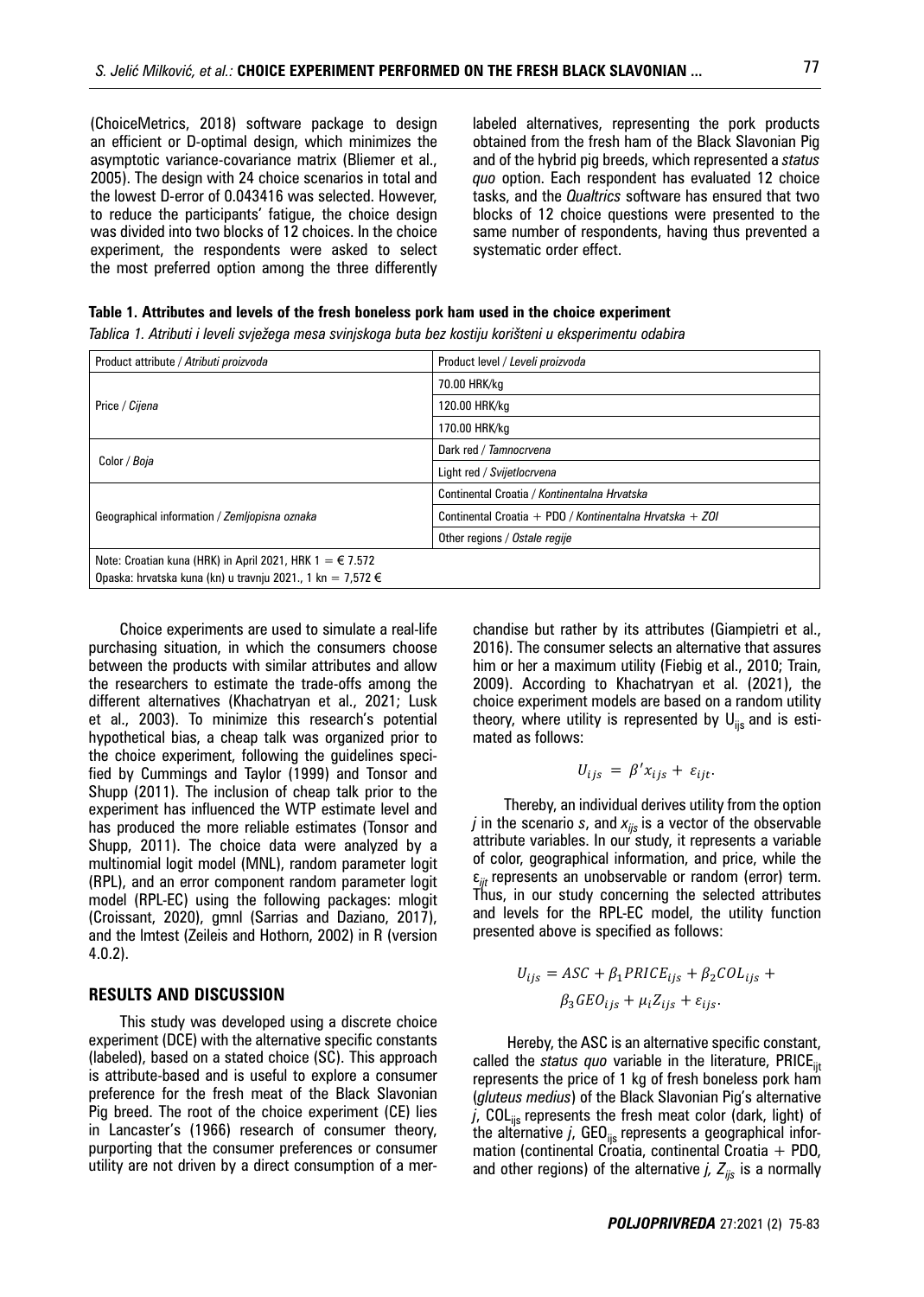distributed zero mean error component, set to 0 in the utility of the *status quo* alternative (Wongprawmas and Canavari, 2017), and the  $\varepsilon_{\text{int}}$  is the error term. The main effect variable includes the price and the alternative specific attributes (color and geographical indicator), and all variables except the price are effect coded. It assumes the value  $+1$  if the product is of a darker red color and is produced in continental Croatia with the PDO label, assumes the value of -1 if the product is of a lighter red color and is produced in other regions of Croatia, and it is set to 0 otherwise. Table 2 illustrates the sociodemographic characteristics of the pilot study sample.

# **Table 2. Sociodemographic characteristics of the pilot study**

*Tablica 2. Deskriptivna statistika pilot-istraživanja*

| Socio-demographic characteristics (%) /             | Sample ( $n = 100$ ) / |  |  |
|-----------------------------------------------------|------------------------|--|--|
| Sociodemografske karakteristike ispitanika          | Uzorak ( $n = 100$ )   |  |  |
| Gender / Spol                                       |                        |  |  |
| Male / Muško                                        | 33                     |  |  |
| Female / Žensko                                     | 67                     |  |  |
| Age of respondents / Dob ispitanika                 |                        |  |  |
| $20 - 34$                                           | 24                     |  |  |
| $35 - 54$                                           | 52                     |  |  |
| $55 - 64$                                           | 19                     |  |  |
| > 64                                                | 5                      |  |  |
| Place of residence / Mjesto stanovanja              |                        |  |  |
| Urban / Urbano                                      | 69                     |  |  |
| Rural / Ruralno                                     | 31                     |  |  |
| Economic status / Ekonomski status                  |                        |  |  |
| Substantially below average / Znatno ispod prosjeka | 3                      |  |  |
| Below average / Ispod prosjeka                      | 7                      |  |  |
| Average / Oko prosjeka                              | 51                     |  |  |
| Above average / Iznad prosjeka                      | 34                     |  |  |
| Substantially above average / Znatno iznad prosjeka | 5                      |  |  |

In this study, all models are estimated as being based on 1,200 choices made by 100 respondents who have individually performed 12 choice tasks. The RPL-EC model was estimated considering a panel data structure and using 100 Halton draws for simulation. A multinomial logit model (MNL), random parameter logit (RPL), and an error component random parameter logit model (RPL-EC) were used to elicit the consumer preferences for different fresh ham attributes and levels. As a baseline model, the MNL model was used. According to McFadden (1974), it is assumed that the consumers have the same preferences and homogeneous taste for the observed attributes, which, according to Wang et al. (2018), is likely to be violated. That is why the mixed logit models (RPL and RPL-EC, respectively) were used. The mixed logit models can capture an unobserved preference heterogeneity and allow for a flexible variance-covariance structure of an unobservable utility portion (Balogh et al., 2016). In the study, the data were primarily analyzed using the MNL model, and the models accounting for the respondents' heteroge-

neity, such as the RPL and RPL-EC, were used subsequently because the consumers' preference heterogeneity should have been considered **(**Wongprawmas and Canavari, 2017). We can say that the mixed models such as these used in this study add value over a baseline MNL model because they mitigate the limitations of the MNL model, such as the changes in the odds of preference of one class over the other (i.e., the independence from an irrelevant alternative), can be used for the panel data, and can incorporate the differences in taste unrelated to the observed characteristics (Liu, 2019).

The study aimed to investigate the heterogeneity of Croatian consumers' preferences for the fresh meat of the Black Slavonian Pig. The first column in Table 3 illustrates the results for the baseline MNL model, and the second and third column represent the RPL and RPL-EC model to analyze the Croatian consumers' preference heterogeneity. We have compared the models by virtue of the information criteria and fit statistics integrity.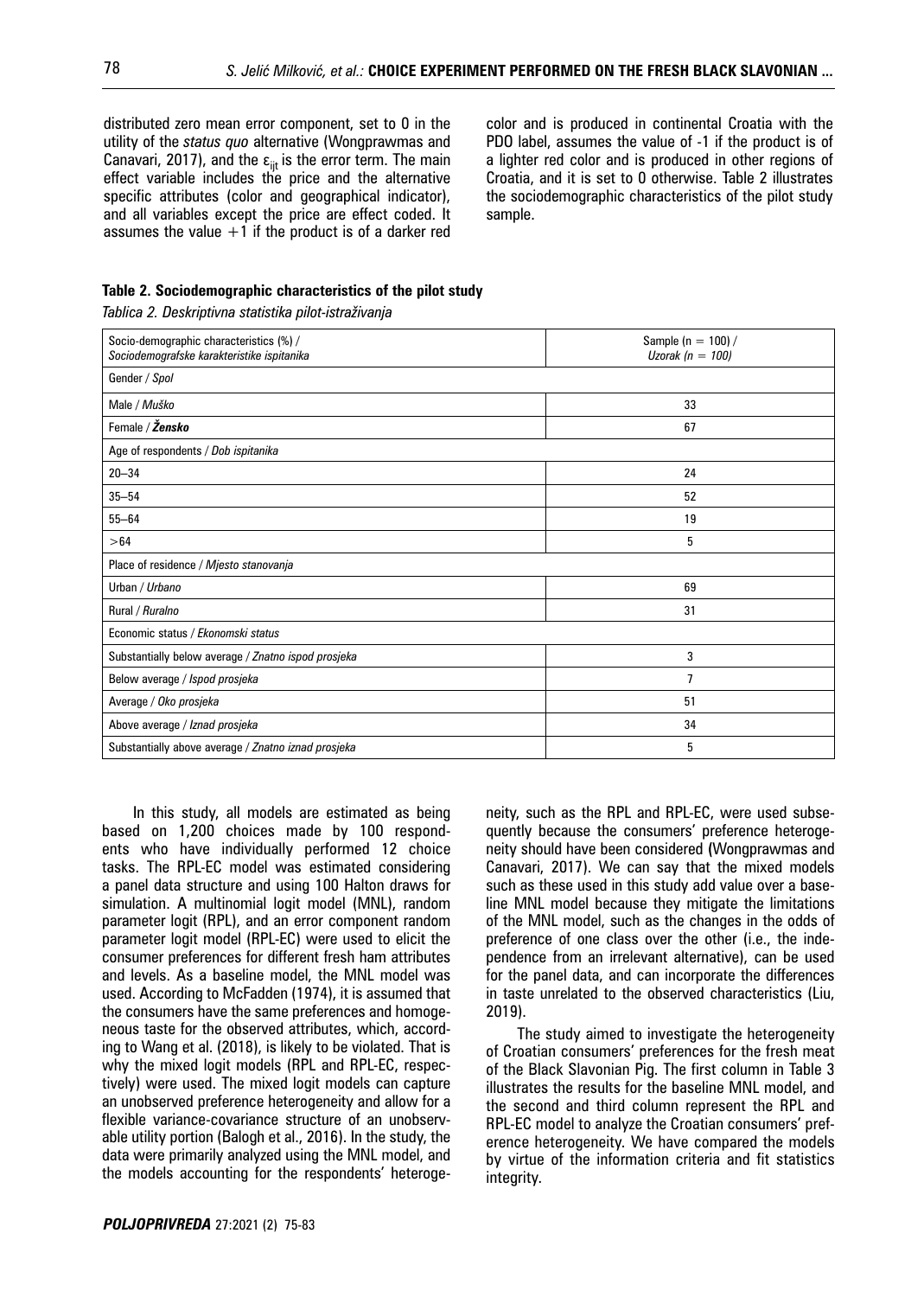### **Table 3. Estimated parameters of the MNL, RPL, and RPL-EC models for the main effect variables**

*Tablica 3. Procijenjeni parametri MNL, RPL i RPL-EC modela za glavne varijable efekta*

| Mean estimates / Prosječne procjene                                                     | Coefficients / Koeficijenti |                  |                 |  |
|-----------------------------------------------------------------------------------------|-----------------------------|------------------|-----------------|--|
|                                                                                         | <b>MNL</b>                  | RPL              | $-$ RPL-EC      |  |
| Intercept (BSP reared outdoors) /<br>Odsječak CSS-a, uzgoj na otvorenome                | 0.9869140***                | 1.07473008***    | 3.4657487***    |  |
| Intercept (BSP reared semioutdoors) /<br>Odsječak CSS-a, uzgoj na poluotvorenome        | 0.3385328**                 | 0.14716557       | 2.3577756***    |  |
| PRICE /<br>Cijena                                                                       | $-0.0093279***$             | $-0.01088542***$ | $-0.0158636***$ |  |
| COLOR /<br>Boja                                                                         | 0.0547374                   | 0.07630814       | 0.0864615       |  |
| GEOGRAPHICAL INFORMATION / Geografska oznaka                                            |                             |                  |                 |  |
| Continental Croatia /<br>Kontinentalna Hrvatska                                         | 0.3164386***                | 0.36466389***    | $0.5314190***$  |  |
| Continental Croatia + PDO /<br>Kontinentalna Hrvatska + ZOI                             | 0.1472973                   | $0.22004450*$    | $0.3812660*$    |  |
| St. dev. of mean estimates (std. err.) / Standardne devijacije prosječnih procjenitelja |                             |                  |                 |  |
| COLOR /<br>Boja                                                                         | 0.0634926                   | 0.48962042***    | $-0.8005210***$ |  |
| GEOGRAPHICAL INFORMATION / Geografska oznaka                                            |                             |                  |                 |  |
| Continental Croatia /<br>Kontinentalna Hrvatska                                         |                             | 0.38921892**     | 0.6610362***    |  |
| Continental Croatia + PDO /<br>Kontinentalna Hrvatska + ZOI                             |                             | $0.77610102***$  | 0.9325418***    |  |
| Number of respondents /<br>Broj ispitanika                                              | 100                         | 100              | 100             |  |
| Number of observations /<br>Broj promatranja                                            | 1200                        | 1200             | 1200            |  |
| Log-likelihood                                                                          | $-1226.5$                   | $-1178.6$        | $-806.93$       |  |
| <b>AIC</b>                                                                              | 2466.012                    | 2385.163         | 1649.863        |  |
| <b>BIC</b>                                                                              | 2496.552                    | 2456.424         | 1741.484        |  |

Note: MNL – multinomial logit, RPL – random parameter logit, RPL-EC – error component random parameter logit, LR test – log likelihood ratio test, AIC – Akaike information criteria, BIC – Bayesian information criteria BSP – Black Slavonian Pig's meat, PDO – protected designation of origin \*, \*\*, and \*\*\* represent a significant level at 0.05, 0.01, and 0.001 / *Opaska: MNL – multinomni logit model, RPL – model slučajnih parametara, RPL-EC – model slučajnih parametara — pogreške u komponentama, LR test – test omjera vjerodostojnosti, AIC – Akaikeov informacijski kriterij, BIC – Bayesov informacijski kriterij BSP – meso crne slavonske svinje, PDO – zaštićena oznaka podrijetla \*, \*\* i \*\*\* predstavljaju značajnu razinu pri 0,05, 0,01 i 0,001*

In Table 3, the information criteria are also presented: a log likelihood ratio test (LR test), Akaike information criteria (AIC), and the Bayesian information criteria (BIC), which can be used to describe a relative appropriateness of the three presented models. The higher is the value of the log likelihood criteria and the lower is the information of the AIC and BIC criteria; the better a model fits the data. According to the data presented in Table 3, it may be primarily noticed that the RPL model provides an improvement to the baseline MNL model in the information criteria (AIC and BIC) (2385.163 in fit; 2456.424 in the RPL vs. 2466.012; 2496.552 in the MNL). The RPL and RPL-EC models allow for a preference heterogeneity among consumers and better fit the data than the baseline MNL model. However, all criteria suggest that the RPL-EC model (1649.863; 1741.484) fits the data better than the MNL and RPL model, and the value of the RPL-EC model is closer to 0. Moreover, the standard deviations of the RPL-EC model are statistically significant, indicating that the consumers' preferences for geographical indicators (continental Croatia and continental Croatia  $+$  PDO) are heterogeneous and that the RPL-EC model is appropriate (Table 3). Continental Croatia  $+$  PDO has the highest standard deviations among the presented attributes. This means that there is a high heterogeneity among the surveyed consumers concerning this attribute of the Black Slavonian Pig's fresh meat.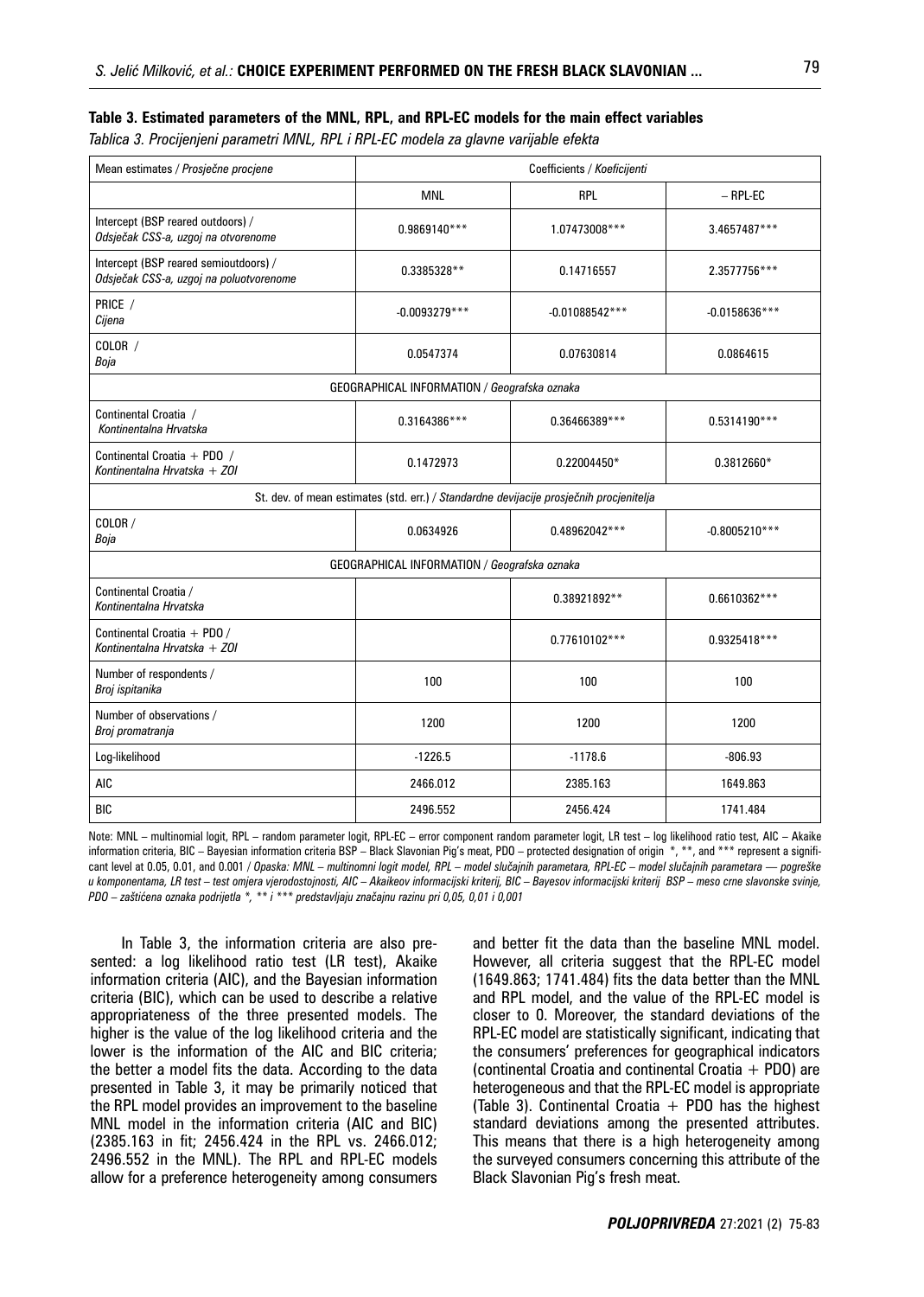According to the data in Table 3, it is observable that the fresh boneless ham produced of the meat of the Black Slavonian Pig reared outdoors and semioutdoors is preferred to a hybrid meat obtained from a pig reared conventionally, which represents a *status quo* option. In general, the consumers have obtained a lower utility from the status *quo* option than from the designed alternatives. The price attribute is negative and highly significant, which is in accordance with the econometric theory, signifying that the price has a negative impact on consumer utility. Each additional price unit would decrease the utility by 0.0159, i.e., given the same price, the consumers would prefer the option of the fresh meat obtained from the Black Slavonian Pigs reared outdoors to that of the meat of the Black Slavonian Pigs reared semioutdoors slightly more. A solid line in Figure 1 represents a darker red fresh ham meat obtained from the Black Slavonian Pigs reared outdoors bearing the label of "continental Croatia  $+$  PDO," and a dashed line represents the light red fresh ham meat obtained from the Black Slavonian Pigs reared semioutdoors,

bearing the label of "continental Croatia." The results demonstrate that the consumers would select a darker meat obtained from the Black Slavonian Pigs reared outdoors and bearing a PDO sign up to 180.00 HRK/ kg (Figure 1). In any case, at the same price level, the consumers would prefer the fresh Black Slavonian Pig meat to the regular porcine meat (i.e., to a hybrid meat of the pigs reared conventionally). According to the data presented in Table 3, it is also observable that the dark red meat color increases consumer utility while the light red meat color decreases it, although the meat color is not statistically significant, denoting that the consumer preferences are not normally distributed but are rather grouped. Regarding a geographical indicator, the presence of a label "reared in continental Croatia" has increased a selection probability when compared with the fresh ham of the pigs reared in other regions of Croatia and the fresh ham of the pigs bearing no such label (a status *quo* option). The "protected designation of origin" (PDO) label also adds some utility to Croatia's continental provinces (Figure 1).



**F igure 1. Probability of choosing an option among two alternatives**

*Grafikon 1. Vjerojatnost odabira opcije između dviju mogućnosti*

The selection of attributes and levels that are to be used in a choice experiment is the most significant stage of designing the experiment, as it must reflect the products' characteristics and dimensions, being vital to the consumers in the process of decision-making and purchasing (Sahelices et al. 2016). Thus, by virtue of this study, a valuable preliminary information (the β estimates) is collected for each attribute level with regard to the future research, providing intelligence on how the model parameters are held constant and the data on consumers' heterogeneity preferences.

#### **CONCLUSION**

According to this study's empirical results, it may be concluded that the consumers have positively valued the outdoor and semioutdoor production systems in comparison to a conventional pig rearing system. The consumers have also preferred a darker red color of the fresh Black Slavonian Pig's meat and have rather selected the fresh meat labeled with a geographical information, such as that of "continental Croatia" or "continental Croatia  $+$  PDO," than the fresh meat without a label. Based on these preliminary results, the Croatian Black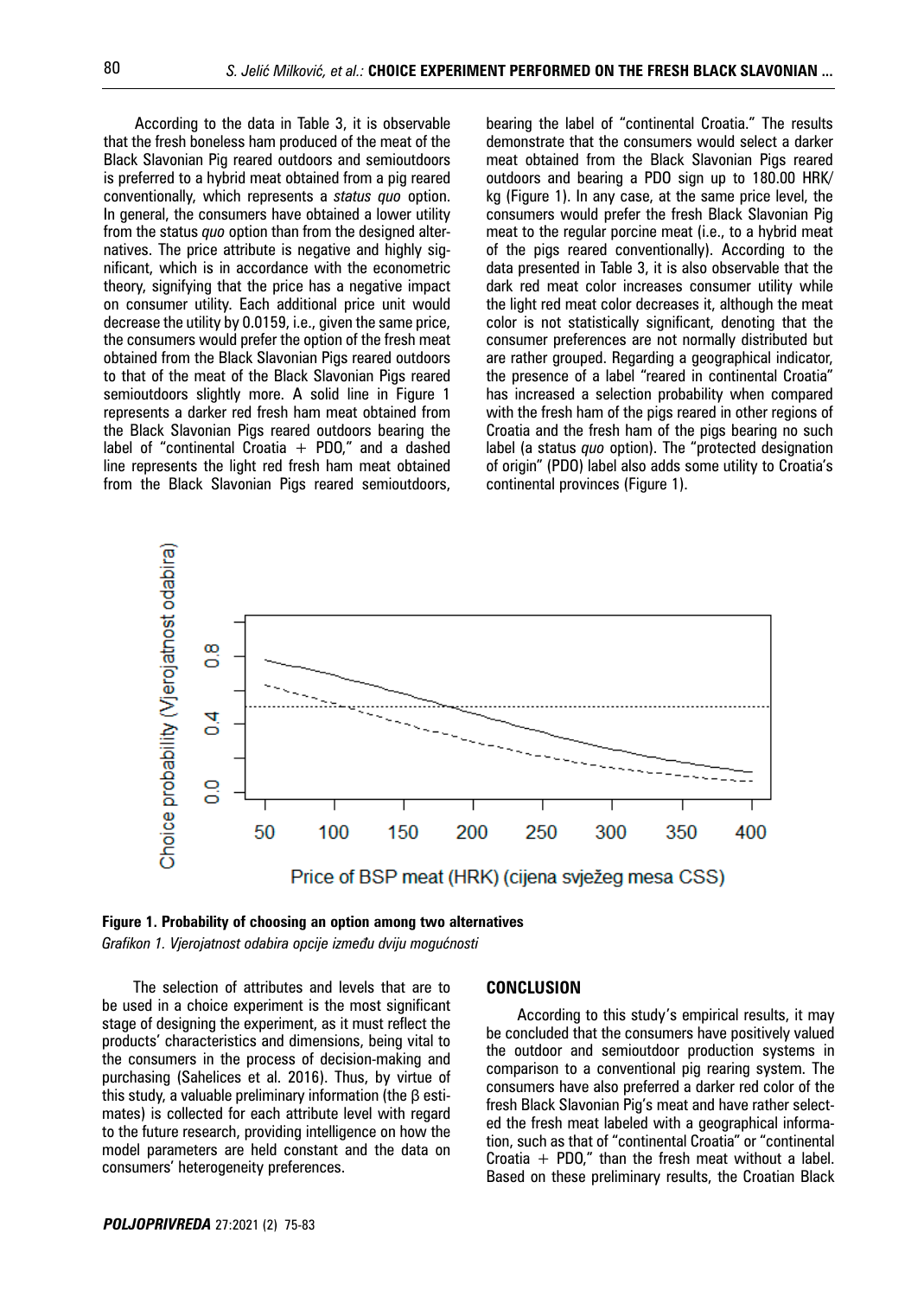Slavonian Pig producers may obtain the higher prices for their commodities if they are produced according to the *Black Slavonian Pig Meat—Origin Specification* (2019) and if they bear the geographical indicator labels. These preliminary findings also suggest that it is necessary to notify the consumers about a production system, origin, and production traceability by virtue of labels in order to assist them to make the informed purchasing decisions and gain a higher utility when buying and consuming the meat obtained from the Black Slavonian Pig. Although this study has some limitations, these preliminary results may be used for a wider research, extended to a larger number of respondents in order to further investigate the reasons of consumers' heterogeneity preferences, which were also detected herein. The future studies should also investigate the impact of respondents' sociodemographic characteristics, consumption habits, interaction terms and willingness to pay for the fresh porcine meat of indigenous pig breeds. Despite these limitations, this study indicates that an appropriate labelling and the information on a product rendered from the fresh Black Slavonian Pig meat could positively affect the consumers' preferences.

#### **REFERENCES**

- 1. Aizaki, H. (2012). Choice Experiment Applications in Food, Agriculture, and Rural Planning Research in Japan. *AGri-Bioscience Monographs*, *2*(1), 1–46. https://doi:10.5047/agbm.2012.00201.0001
- 2. Allenby, G. M., Rossi, P. E. (1999). Marketing models of consumer heterogeneity. *Journal of Econometrics*, *89*, 57-58. https://doi:10.1016/S0304-4076(98)00055-4
- 3. Balogh, P., Bekesi, D., Gorton, M., Popp, J., Lengyel, P. (2016). Consumer willingness to pay for traditional food products. *Food policy*, *61*, 176-184. https://doi:10.1016/j.foodpol.2016.03.005
- 4. Budimir, K., Djurkin Kušec, I., Lukić, B., Džijan, S., Margeta, V., Kušec, G. (2014). Possibilities of branding the pork in Croatia – review. *Acta Agraria Kaposváriensis*, *18*(1), 115-121.
- 5. Bliemer, M.C.J., Rose, J.M. (2005). Efficient Designs for Alternative Specific Choice Experiment. Working paper IKTLS-WP-05-04, Institute of Transport and Logistics Studies, Australia, 1-20.
- 6. Cerjak, M., Petrčić, M., Karolyi, D. (2017). Effect of Information about Animal Feeding on Consumer Acceptability of Sausages from Turopolje Pig Breed. *Agriculturae Conspectus Scientificus*, *82*(2), 151-154.
- 7. ChoiceMetrics. (2018). Ngene 1.2 User Manual & Reference Guide. Australia.
- 8. Cummings, R.G., Taylor, L.O. (1999). Unbiased value estimates for environmental goods: a cheap talk design for the contingent valuation method. *The American Economic Review*, *89*(3), 649-665.
- 9. Croissant, Y. (2020). Estimation of Random Utility Models in R: The mlogit Package. Journal of Statistical Software, 95(11), 1–41. https://doi:10.18637/jss. v095.i11.
- 10. De-Magistris, T., Gracia, A. (2016). Do consumers care about organic and distance labels? An empirical analysis in Spain. *International Journal of Consumer Studies*, *38*, 660-669. https://doi:10.1111/ijcs.12138
- 11. Fenger M.H., Aschemann-Witzel J., Hansen F., Grunert K.G. (2015). Delicious words – Assessing the impact of short storytelling messages on consumer preferences for variations of a new processed meat product. *Food Qual Prefer, 41*, 237-244.
- 12. Fiebig, D. G., Keane, M. P., Louviere, J., Wasi, N. (2010). The Generalised Multinomial Logit Model: Accounting for Scale and Coefficient Heterogeneity. *Marketing Science*, *29*(3), 393– https://doi:421. 10.1287/mksc.1090.0508
- 13. Font-i-Furnols, M., Guerrero, L. (2014). Consumer preference, behaviour and perception about meat and meat products: An overview. *Meat Science 98*(3), 361-371. https://doi.org/10.1016/j.meatsci.2014.06.025
- 14. Giampietri, E., Koemle, D.B.A., Yu, X., Finco, A. (2016). Consumers' Sense of Farmers' Markets: Tasting Sustainability or Just Purchasing Food? *Sustainability*, *8*(11), 2-14. https://doi:10.3390/su8111157
- 15. Grgić, I., Zrakić, M., Hadelan, L. (2015). Proizvodno potrošna bilanca svinjskog mesa u Hrvatskoj. *Meso*, *17*(1), 138–144.
- 16. Grunert, K.G., Sonntag, W.I., Glanz-Chanos, V., Forum, S. (2018). Consumer interest in environmental impact, safety, health and animal welfare aspects of modern pig production: Results of a cross-national choice experiment. *Meat Science*, *137*, 123–129. https://doi.org/10.1016/j.meatsci.2017.11.022
- 17. Khachatryan, H., Rihn, A., Wei, X. (2021). Consumers' Preferences for Eco-labels on Plants: The Influence of Trust and Consequentiality Perceptions. *Journal of Behavioral and Experimental Economics*, *91*, 101659. https://doi:10.1016/j.socec.2020.101659
- 18. Kralik, G., Margeta, V., Kralik, I., Budimir, K. (2012). Specifičnosti svinjogojske proizvodnje u Republici Hrvatskoj – stanje i perspektive. *Krmiva*, *54*(2), 59-70.
- 19. Kralik, G., Margeta, V., Luković, Z., Kralik, I. (2013). Stanje i smjernice razvoja svinjogojstva s posebnim osvrtom na istočnu Hrvatsku. *Stočarstvo*, *67*(4), 151- 159.
- 20. Kralik, I., Tolušić, Z., Jelić, S. (2017). Proizvodnja svinjskog mesa u Republici Hrvatskoj i u zemljama Europske unije. *Agroeconomia Croatica*, *7*(1), 66-78.
- 21. Kranjac, D., Zmaić, K., Štefanić, I., Jelić Milković, S., Raguž, N., Erjavec, E. (2019). Simulation of main agrarian policy indicators within beef meat market in The Republic of Croatia by AGMEMOD partial equilibrium model. *Poljoprivreda*, *25*(2), 45-51. https://doi:10.18047/poljo.25.2.7
- 22. Kušec, G., Dovč, P., Karolyi, D., Čandek Potokar, M. (2015). Local pig breeds and pork products in Croatia and Slovenia – unexploited treasure. *Poljoprivreda*, *21*(1), 16-21. https://doi:10.18047/poljo.21.1.sup.3
- 23. Lancaster, K.J. (1966). A New Approach to Consumer Theory. *J. Political Econ*, *74*(2), 132-157.
- 24. Lancsar, E., Fiebig, D. G., Hole, A. R. (2017). Discrete Choice Experiments: A Guide to Model Specification,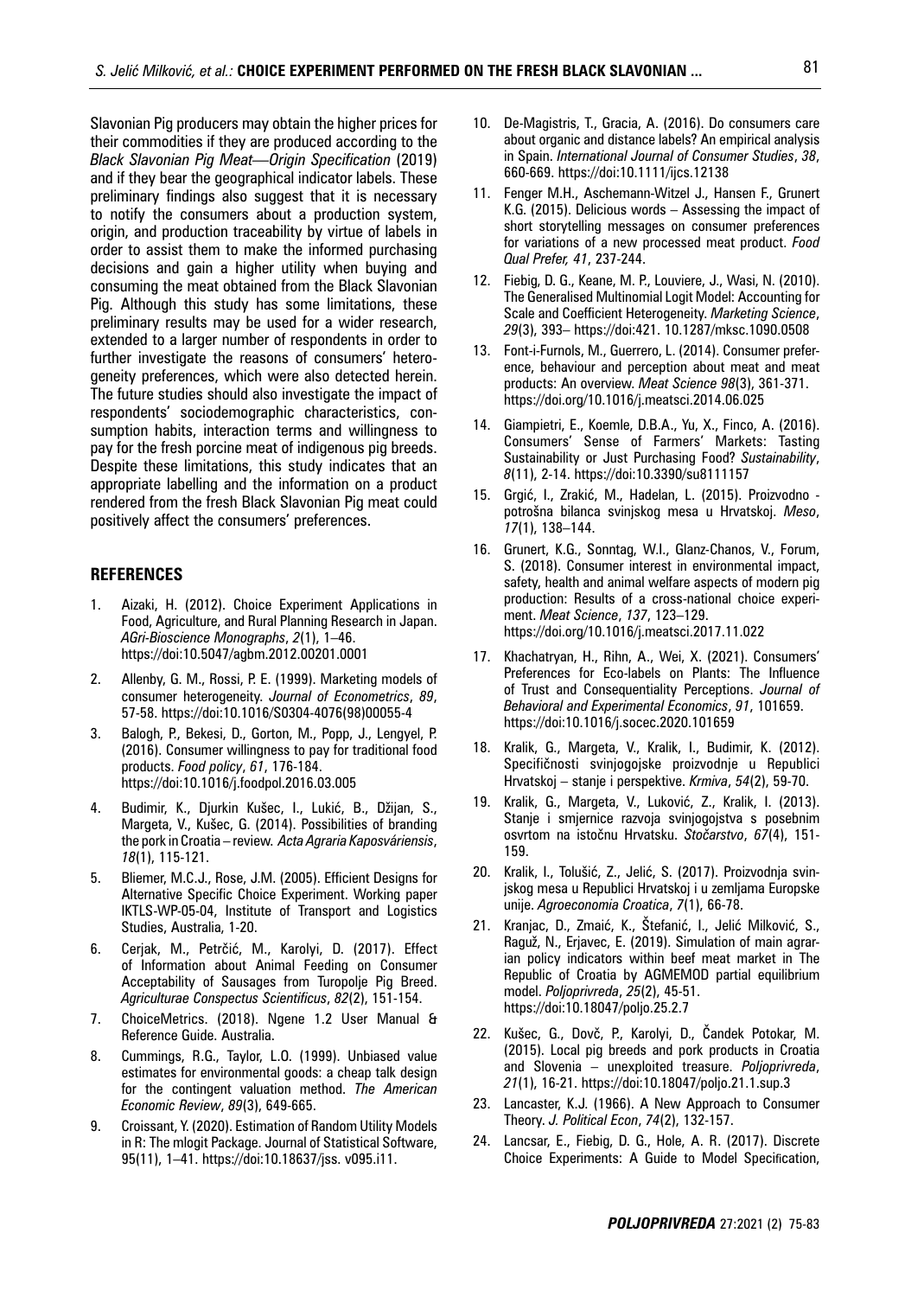Estimation and Software. *Pharmaco Economics*, *35*, 697–716. https://doi:10.1007/s40273-017-0506-4

- 25. Liu, T.M. (2019). Using RPL Model to Probe Trade-offs among Negative Externalities of Controlling Invasive Species. *Sustainability*, *11*(6184), 1-17. https://doi.org/10.3390/su11216184
- 26. Lusk, J., Roosen, J., Fox, J. (2003). Demand for Beef from Cattle Administered Growth Hormones or Fed Genetically Modified Corn: A Comparison of Consumers in France, Germany, the United Kingdom, and the United States. *American Journal of Agricultural Economics*, *85*, 16–29.
- 27. Margeta, V., Budimir, K., Margeta, P. (2013). Održiva svinjogojska proizvodnja na obiteljskim gospodarstvima. *Zbornik radova IX. savjetovanja uzgajivača svinja u Republici Hrvatskoj*, Mehnet, Ž. (ur.). Križevci. Hrvatska poljoprivredna agencija. 19-22.
- 28. Margeta, V., Gvozdanović, K., Kušec, G., Djurkin Kušec, I., Galović, D., Radišić, Ž., Margeta, P. (2018). Zaštita mesa crne slavonske svinje - fajferice oznakom izvornosti. *Zbornik sažetaka 53. hrvatskog i 13. međunarodnog simpozija agronoma*, Vodice, Hrvatska, 18-22.2.2018., 215-216.
- 29. Mariel, P., Hoyos, D., Meyerhoff, J., Czajkowski, M., Dekker, T., Glenk, K., Jacobsen, B., Liebe, U., Olsen, S.B., Sagebiel, J. Thiene, M. (2021). Environmental Valuation with Discrete Choice Experiments, Guidance on Design, Implementation and Data Analysis. Springer, Switzerland. https://doi:10.1007/978-3-030-62669-3
- 30. McFadden, D. (1973). Conditional Logit Analysis of Qualitative Choice Behavior. In Zarembka, P. (ed.), Frontiers in Economics, New York: Academic Press.
- 31. Black Slavonian pig meat Origin Specification (Meso crne slavonske svinje - Oznaka izvornosti) (2019). Product specification. Poljoprivredno - uslužna zadruga "LETA", 1-12. https://poljoprivreda.gov.hr/UserDocsImages/ dokumenti/hrana/proizvodi\_u\_postupku\_zastite-zoizozp-zts/Specifikacija\_meso\_crne\_slavonske\_svinje\_2019.pdf (pristupljeno 10. lipnja 2019.)
- 32. Mikuš, T., Mikuš, O., Kozačinski, L., Mesić, Ž. (2017). Croatian meat consumer attitudes towards animal welfare-friendly products and production. *Meso*, *19*(4), 324- 330. https://doi:10.31727/m.19.4.6
- 33. Muñoz, M., Bozzi, B., Garcı´a, F., Nu´ñez, Y., Geraci, C., Crovetti, A., Garcı´a-Casco, J., Alves, E., Škrlep, M., Charneca, R., Martins, J. M., Quintanilla, R., Tibau., J., Kušec, G., Djurkin-Kušec, I., Mercat, M. J., Riquet,J., Estelle´, J., Zimmer, C., Razmaite, V., Araujo., J. P., Radović, Č., Savić, R., Karolyi, D., Gallo, M., Čandek-Potokar, M., Fontanesi, L., Ferna´ndez, A. I., O´ vilo, C. (2018). Diversity across major and candidate genes in European local pig breeds. *PLOS ONE*, *13*(11), 1-30.
- 34. R Core Team (2020). R: A language and environment for statistical computing. R Foundation for Statistical Computing, Vienna, Austria. URL https://www.R-project.org/.
- 35. Sahelices, A., Mesías, F. H., Escribano, M., Gaspar, P., Elghannam, A. (2017). Are quality regulations displacing PDOs? A choice experiment study on Iberian meat products in Spain, *Italian Journal of Animal Science*, *16*(1), 9-13. https://doi.org/10.1080/1828051X.2016.1266704
- 36. Santos Silva, J., Tirapicos Nunes, J. L. (2013). Inventory and characterisation of traditional Mediterranean pig production systems. Advantages and constraints towards its development. *8th International Symposium on the Mediterranean Pig*, Slovenia, Ljubljana, October 10th−12th, 2013. *Acta agriculturae Slovenica, Supplement 4*, 61-67.
- 37. Sarrias, M., Daziano, R. (2017). Multinomial Logit Models with Continuous and Discrete Individual Heterogeneity in R: The gmnl Package. *Journal of Statistical Software, 79*(2), 1–46. https://doi:10.18637/jss. v079.i02.
- 38. Silva, A. G., Canavari, M., & Wander, A. E. (2018). Consumer preferences and willingness-to-pay for integrated production label on common beans. *Economia Agro-Alimentare*, *20*(1), 11-28. https://doi:10.3280/ECAG2018-001002
- 39. Train, K. E. (2009). Discrete Choice Methods with Simulation. Cambridge University Press. Second edition. ISBN 978-0-521-74738-7. Page 14.
- 40. Tonsor, T., Shupp, S. (2011). Cheap talk scripts and online choice experiment: "Looking beyond the mean". *Amer. J. Agr. Econ., 93*(4), 1015–1031.
- 41. Valkaj K., Cerjak M., Kalit S., Rako A., Wendorff W.L. (2013). Do consumers from Međimurje region recognise their autochthonous Turoš cheese? *Mljekarstvo*, *63*, 211- 219.
- 42. Vanhonacker, F., Verbeke, W., Van Poucke, E., Tuyttens, F.A.M. (2007). Segmentation based on consumers' perceived importance and attitude toward farm animal welfare. *International Journal of Sociology of Food and Agriculture*, *15*(3), 84-100. http://dx.doi.org/1854/10718
- 43. Vecchio, R., Caso, G., Cembalo, L., & Borrello, M. (2020). Is respondents' inattention in online surveys a major issue for research? *Economia Agro-Alimentare*, *22*(1), 1-18.
- 44. Wang, J., Ge, J., Ma, Y. (2018). Urban Chinese Consumers' Willingness to Pay for Pork with Certified Labeled: A Discrete Choice Experiment. *Sustainability*, *10*(603), 5-14. https://doi.org/10.3390/su10030603
- 45. Wongprawmas, R., Canavari, M. (2017). Consumers' willingness-to-pay for food safety labels in an emerging market: The case of fresh produce in Thailand. *Food Policy*, *69*, 25-34. https://doi:10.1016/j.foodpol.2017.03.004
- 46. Zeileis, A., Hothorn, T. (2002). Diagnostic Checking in Regression Relationships. *R News, 2*(3), 7–10. https://CRAN.R-project.org/doc/Rnews/.